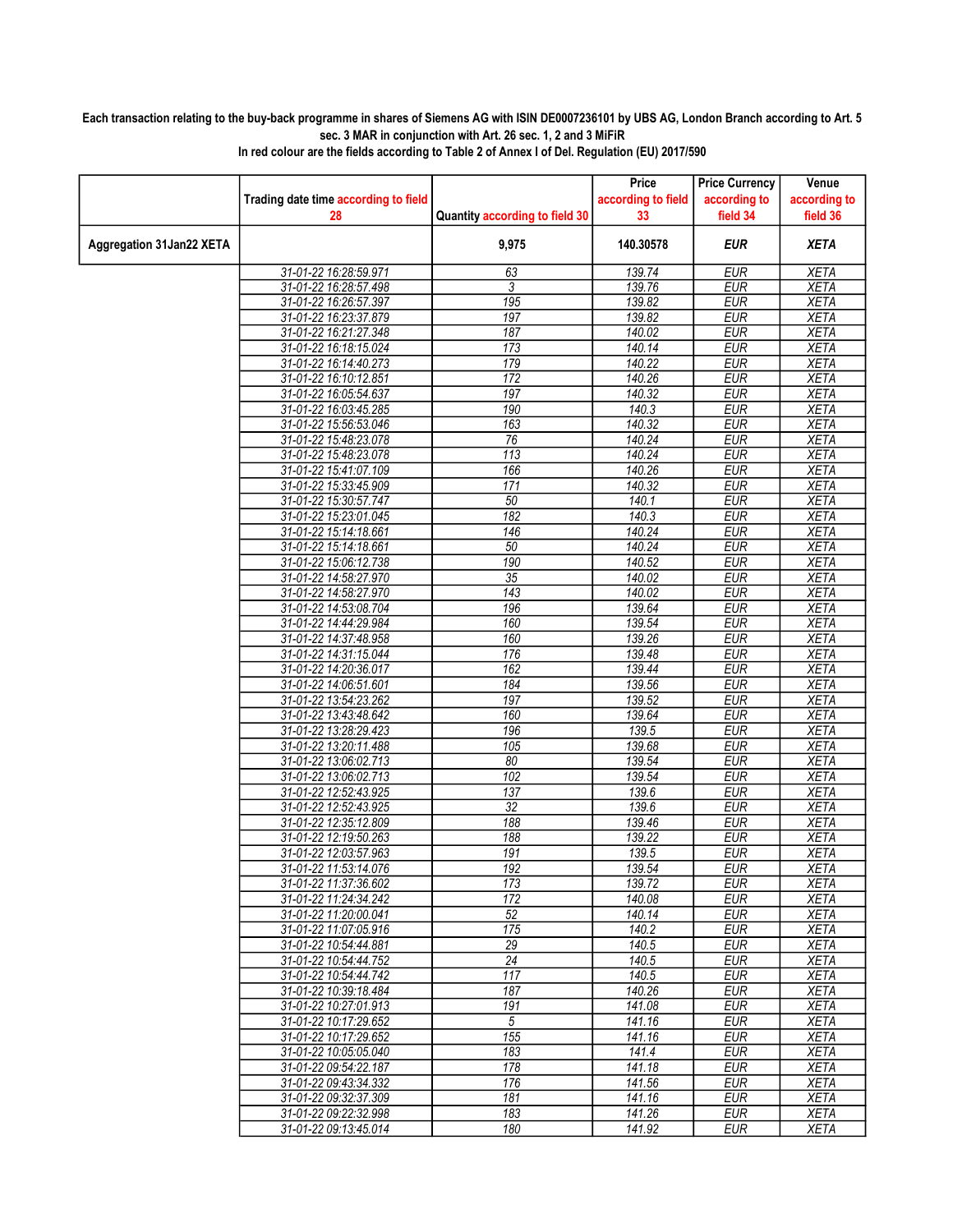| 189<br>31-01-22 09:02:53.893<br>141.88<br><b>EUR</b><br><b>XETA</b><br>173<br>31-01-22 08:52:49.015<br>141.64<br><b>EUR</b><br><b>XETA</b><br>31-01-22 08:44:43.738<br>184<br>141.44<br><b>XETA</b><br><b>EUR</b><br>31-01-22 08:37:33 207<br>15<br>141.5<br><b>XETA</b><br><b>EUR</b><br>31-01-22 08:37:33.207<br>148<br>141.5<br><b>EUR</b><br><b>XETA</b><br>31-01-22 08:30:45.592<br>170<br>141.12<br><b>XETA</b><br><b>EUR</b><br>31-01-22 08:25:13.599<br>190<br>140.88<br><b>XETA</b><br><b>EUR</b><br>31-01-22 08:21:47.370<br>143<br>140.62<br><b>XETA</b><br><b>EUR</b><br>31-01-22 08:21:47.370<br>50<br>140.62<br><b>XETA</b><br><b>EUR</b><br>31-01-22 08:16:48.222<br>163<br>140.52<br><b>EUR</b><br><b>XETA</b><br>31-01-22 08:12:22.883<br>62<br>140.6<br><b>XETA</b><br><b>EUR</b><br>31-01-22 08:12:22.883<br>110<br>140.6<br><b>XETA</b><br><b>EUR</b><br>31-01-22 08:04:26.435<br>170<br>140.12<br><b>XETA</b><br><b>EUR</b> |  |  |  |
|--------------------------------------------------------------------------------------------------------------------------------------------------------------------------------------------------------------------------------------------------------------------------------------------------------------------------------------------------------------------------------------------------------------------------------------------------------------------------------------------------------------------------------------------------------------------------------------------------------------------------------------------------------------------------------------------------------------------------------------------------------------------------------------------------------------------------------------------------------------------------------------------------------------------------------------------------|--|--|--|
|                                                                                                                                                                                                                                                                                                                                                                                                                                                                                                                                                                                                                                                                                                                                                                                                                                                                                                                                                  |  |  |  |
|                                                                                                                                                                                                                                                                                                                                                                                                                                                                                                                                                                                                                                                                                                                                                                                                                                                                                                                                                  |  |  |  |
|                                                                                                                                                                                                                                                                                                                                                                                                                                                                                                                                                                                                                                                                                                                                                                                                                                                                                                                                                  |  |  |  |
|                                                                                                                                                                                                                                                                                                                                                                                                                                                                                                                                                                                                                                                                                                                                                                                                                                                                                                                                                  |  |  |  |
|                                                                                                                                                                                                                                                                                                                                                                                                                                                                                                                                                                                                                                                                                                                                                                                                                                                                                                                                                  |  |  |  |
|                                                                                                                                                                                                                                                                                                                                                                                                                                                                                                                                                                                                                                                                                                                                                                                                                                                                                                                                                  |  |  |  |
|                                                                                                                                                                                                                                                                                                                                                                                                                                                                                                                                                                                                                                                                                                                                                                                                                                                                                                                                                  |  |  |  |
|                                                                                                                                                                                                                                                                                                                                                                                                                                                                                                                                                                                                                                                                                                                                                                                                                                                                                                                                                  |  |  |  |
|                                                                                                                                                                                                                                                                                                                                                                                                                                                                                                                                                                                                                                                                                                                                                                                                                                                                                                                                                  |  |  |  |
|                                                                                                                                                                                                                                                                                                                                                                                                                                                                                                                                                                                                                                                                                                                                                                                                                                                                                                                                                  |  |  |  |
|                                                                                                                                                                                                                                                                                                                                                                                                                                                                                                                                                                                                                                                                                                                                                                                                                                                                                                                                                  |  |  |  |
|                                                                                                                                                                                                                                                                                                                                                                                                                                                                                                                                                                                                                                                                                                                                                                                                                                                                                                                                                  |  |  |  |
|                                                                                                                                                                                                                                                                                                                                                                                                                                                                                                                                                                                                                                                                                                                                                                                                                                                                                                                                                  |  |  |  |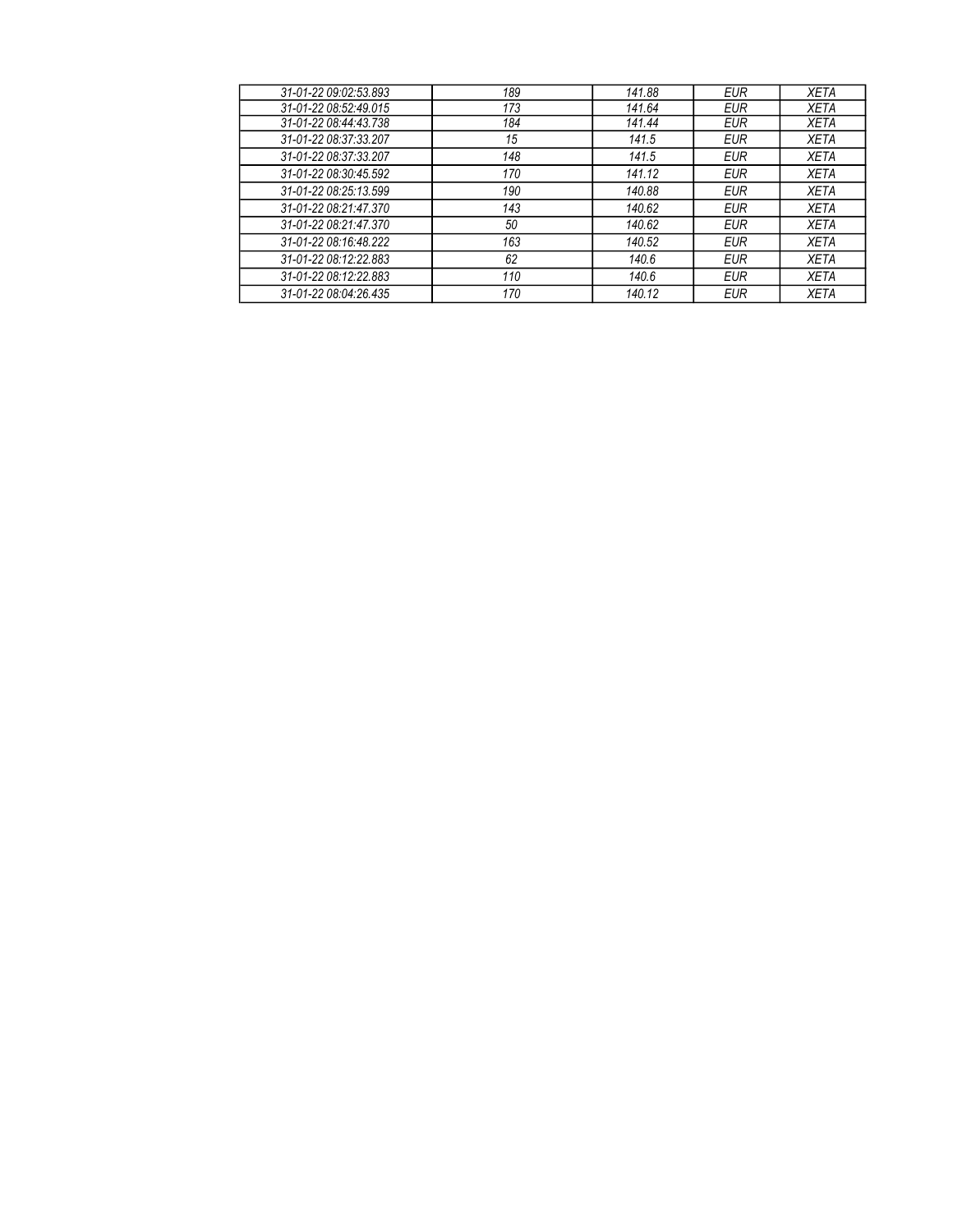## Each order relating to the buy-back programme above according to Art. 5 sec. 3 MAR in conjunction with Art. 25 sec. 1 and 2 MiFiR

In red colour are the fields according to Table 2 of the Annex of Del. Regulation (EU) 2017/580; alternatively you may report the

| Date and Time according to field 9 | <b>Segment MIC code</b><br>according to field 16 | <b>Transaction price</b><br>according to field 28 | <b>Price currency according</b><br>to field 29 | <b>Buy-sell indicator</b><br>according to field 32 |
|------------------------------------|--------------------------------------------------|---------------------------------------------------|------------------------------------------------|----------------------------------------------------|
| 31-01-22 16:28:59.971              | <b>XETA</b>                                      | 139.74                                            | <b>EUR</b>                                     | <b>BUY</b>                                         |
| 31-01-22 16:28:57.498              | <b>XETA</b>                                      | 139.76                                            | <b>EUR</b>                                     | <b>BUY</b>                                         |
| 31-01-22 16:26:57.397              | <b>XETA</b>                                      | 139.82                                            | <b>EUR</b>                                     | <b>BUY</b>                                         |
| 31-01-22 16:23:37.879              | <b>XETA</b>                                      | 139.82                                            | <b>EUR</b>                                     | <b>BUY</b>                                         |
| 31-01-22 16:21:27.348              | <b>XETA</b>                                      | 140.02                                            | <b>EUR</b>                                     | <b>BUY</b>                                         |
| 31-01-22 16:18:15.024              | <b>XETA</b>                                      | 140.14                                            | <b>EUR</b>                                     | <b>BUY</b>                                         |
| 31-01-22 16:14:40.273              | <b>XETA</b>                                      | 140.22                                            | <b>EUR</b>                                     | <b>BUY</b>                                         |
| 31-01-22 16:10:12.851              | <b>XETA</b>                                      | 140.26                                            | <b>EUR</b>                                     | <b>BUY</b>                                         |
| 31-01-22 16:05:54.637              | <b>XETA</b>                                      | 140.32                                            | <b>EUR</b>                                     | <b>BUY</b>                                         |
| 31-01-22 16:03:45.285              | <b>XETA</b>                                      | 140.3                                             | <b>EUR</b>                                     | <b>BUY</b>                                         |
| 31-01-22 15:56:53.046              | <b>XETA</b>                                      | 140.32                                            | <b>EUR</b>                                     | <b>BUY</b>                                         |
| 31-01-22 15:48:23.078              | <b>XETA</b>                                      | 140.24                                            | <b>EUR</b>                                     | <b>BUY</b>                                         |
| 31-01-22 15:48:23.078              | <b>XETA</b>                                      | 140.24                                            | <b>EUR</b>                                     | <b>BUY</b>                                         |
| 31-01-22 15:41:07.109              | <b>XETA</b>                                      | 140.26                                            | <b>EUR</b>                                     | <b>BUY</b>                                         |
| 31-01-22 15:33:45.909              | <b>XETA</b>                                      | 140.32                                            | <b>EUR</b>                                     | <b>BUY</b>                                         |
| 31-01-22 15:30:57.747              | <b>XETA</b>                                      | 140.1                                             | <b>EUR</b>                                     | <b>BUY</b>                                         |
| 31-01-22 15:23:01.045              | <b>XETA</b>                                      | 140.3                                             | <b>EUR</b>                                     | <b>BUY</b>                                         |
| 31-01-22 15:14:18.661              | <b>XETA</b>                                      | 140.24                                            | <b>EUR</b>                                     | <b>BUY</b>                                         |
| 31-01-22 15:14:18.661              | <b>XETA</b>                                      | 140.24                                            | <b>EUR</b>                                     | <b>BUY</b>                                         |
| 31-01-22 15:06:12.738              | <b>XETA</b>                                      | 140.52                                            | <b>EUR</b>                                     | <b>BUY</b>                                         |
| 31-01-22 14:58:27.970              | <b>XETA</b>                                      | 140.02                                            | <b>EUR</b>                                     | <b>BUY</b>                                         |
| 31-01-22 14:58:27.970              | <b>XETA</b>                                      | 140.02                                            | <b>EUR</b>                                     | <b>BUY</b>                                         |
| 31-01-22 14:53:08.704              | <b>XETA</b>                                      | 139.64                                            | <b>EUR</b>                                     | <b>BUY</b>                                         |
| 31-01-22 14:44:29.984              | <b>XETA</b>                                      | 139.54                                            | <b>EUR</b>                                     | <b>BUY</b>                                         |
| 31-01-22 14:37:48.958              | <b>XETA</b>                                      | 139.26                                            | <b>EUR</b>                                     | <b>BUY</b>                                         |
| 31-01-22 14:31:15.044              | <b>XETA</b>                                      | 139.48                                            | <b>EUR</b>                                     | <b>BUY</b>                                         |
| 31-01-22 14:20:36.017              | <b>XETA</b>                                      | 139.44                                            | <b>EUR</b>                                     | <b>BUY</b>                                         |
| 31-01-22 14:06:51.601              | <b>XETA</b>                                      | 139.56                                            | <b>EUR</b>                                     | <b>BUY</b>                                         |
| 31-01-22 13:54:23.262              | <b>XETA</b>                                      | 139.52                                            | <b>EUR</b>                                     | <b>BUY</b>                                         |
| 31-01-22 13:43:48.642              | <b>XETA</b>                                      | 139.64                                            | <b>EUR</b>                                     | <b>BUY</b>                                         |
| 31-01-22 13:28:29.423              | <b>XETA</b>                                      | 139.5                                             | <b>EUR</b>                                     | <b>BUY</b>                                         |
| 31-01-22 13:20:11.488              | <b>XETA</b>                                      | 139.68                                            | <b>EUR</b>                                     | <b>BUY</b>                                         |
| 31-01-22 13:06:02.713              | <b>XETA</b>                                      | 139.54                                            | <b>EUR</b>                                     | <b>BUY</b>                                         |
| 31-01-22 13:06:02.713              | <b>XETA</b>                                      | 139.54                                            | <b>EUR</b>                                     | <b>BUY</b>                                         |
| 31-01-22 12:52:43.925              | <b>XETA</b>                                      | 139.6                                             | <b>EUR</b>                                     | <b>BUY</b>                                         |
| 31-01-22 12:52:43.925              | XETA                                             | 139.6                                             | <b>EUR</b>                                     | <b>BUY</b>                                         |
| 31-01-22 12:35:12.809              | <b>XETA</b>                                      | 139.46                                            | <b>EUR</b>                                     | <b>BUY</b>                                         |
| 31-01-22 12:19:50.263              | <b>XETA</b>                                      | 139.22                                            | <b>EUR</b>                                     | <b>BUY</b>                                         |
| 31-01-22 12:03:57.963              | <b>XETA</b>                                      | 139.5                                             | <b>EUR</b>                                     | <b>BUY</b>                                         |
| 31-01-22 11:53:14.076              | <b>XETA</b>                                      | 139.54                                            | <b>EUR</b>                                     | <b>BUY</b>                                         |
| 31-01-22 11:37:36.602              | <b>XETA</b>                                      | 139.72                                            | <b>EUR</b>                                     | <b>BUY</b>                                         |
| 31-01-22 11:24:34.242              | <b>XETA</b>                                      | 140.08                                            | <b>EUR</b>                                     | <b>BUY</b>                                         |
| 31-01-22 11:20:00.041              | <b>XETA</b>                                      | 140.14                                            | <b>EUR</b>                                     | <b>BUY</b>                                         |
| 31-01-22 11:07:05.916              | <b>XETA</b>                                      | 140.2                                             | <b>EUR</b>                                     | <b>BUY</b>                                         |
| 31-01-22 10:54:44.881              | <b>XETA</b>                                      | 140.5                                             | <b>EUR</b>                                     | <b>BUY</b>                                         |
| 31-01-22 10:54:44.752              | <b>XETA</b>                                      | 140.5                                             | <b>EUR</b>                                     | <b>BUY</b>                                         |
| 31-01-22 10:54:44.742              | <b>XETA</b>                                      | 140.5                                             | <b>EUR</b>                                     | <b>BUY</b>                                         |
| 31-01-22 10:39:18.484              | <b>XETA</b>                                      | 140.26                                            | <b>EUR</b>                                     | <b>BUY</b>                                         |